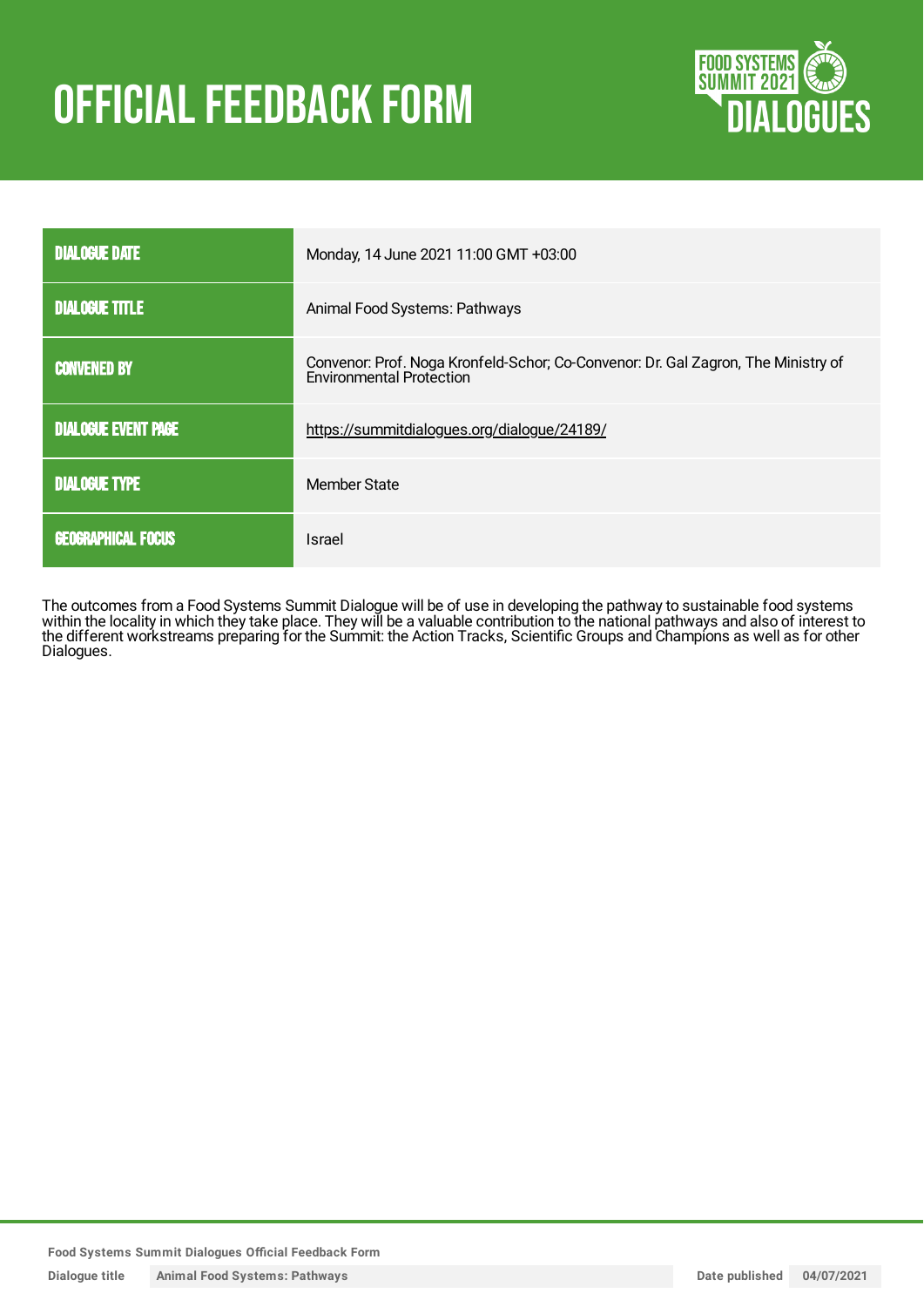# 1.PARTICIPATION

**TOTAL NUMBER OF PARTICIPANTS** PARTICIPATION BY AGE RANGE 0-18 4 19-30 41 31-50 25 51-65 3 66-80 80+ PARTICIPATION BY GENDER 30 Male 43 Female Prefer not to say or Other NUMBER OF PARTICIPANTS IN EACH SECTOR Agriculture/crops **Education** Education 7 Health care 5 Fish and aquaculture Communication Communication 4 Livestock Food processing 23 National or local government Agro-forestry **2** Food retail, markets Utilities 6 Environment and ecology 13 Food industry **Industrial** 1 Trade and commerce Financial Services Other

## NUMBER OF PARTICIPANTS FROM EACH STAKEHOLDER GROUP

| 2  | Small/medium enterprise/artisan             |    | Workers and trade union                     |
|----|---------------------------------------------|----|---------------------------------------------|
| 6  | Large national business                     |    | <b>Member of Parliament</b>                 |
| 1  | Multi-national corporation                  |    | Local authority                             |
| 1  | Small-scale farmer                          | 29 | Government and national institution         |
| 3  | Medium-scale farmer                         |    | Regional economic community                 |
|    | Large-scale farmer                          |    | <b>United Nations</b>                       |
| 14 | Local Non-Governmental Organization         |    | International financial institution         |
| 1  | International Non-Governmental Organization |    | Private Foundation / Partnership / Alliance |
| 13 | Indigenous People                           | 2  | Consumer group                              |
|    | Science and academia                        |    | Other                                       |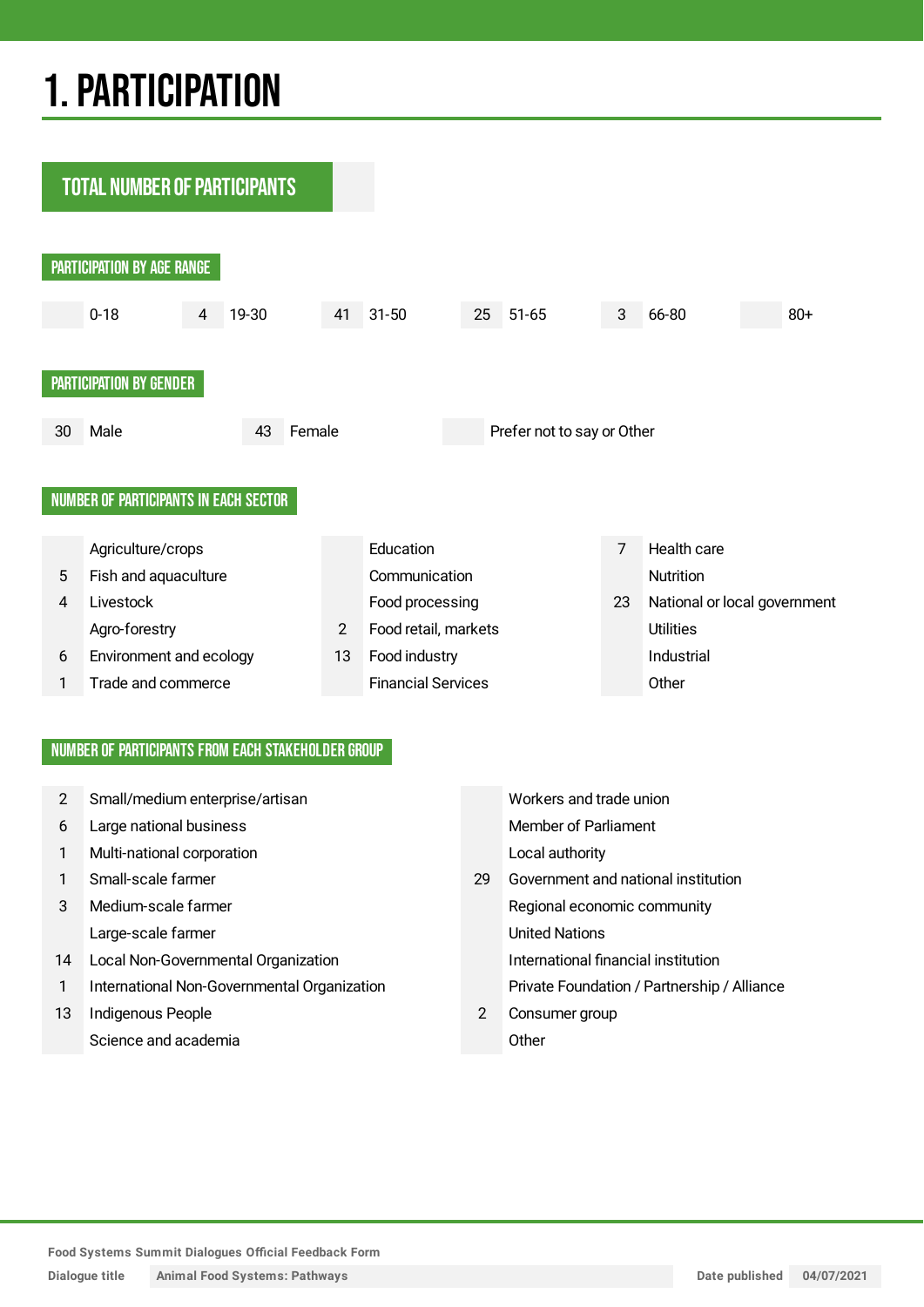# 2. PRINCIPLES OF ENGAGEMENT

HOW DID YOU ORGANIZE THE DIALOGUE SO THAT THE PRINCIPLES WERE INCORPORATED, REINFORCED AND ENHANCED?

HOW DID YOUR DIALOGUE REFLECT SPECIFIC ASPECTS OF THE PRINCIPLES?

DO YOU HAVE ADVICE FOR OTHER DIALOGUE CONVENORS ABOUT APPRECIATING THE PRINCIPLES OF ENGAGEMENT?

**Food Systems Summit Dialogues Official Feedback Form**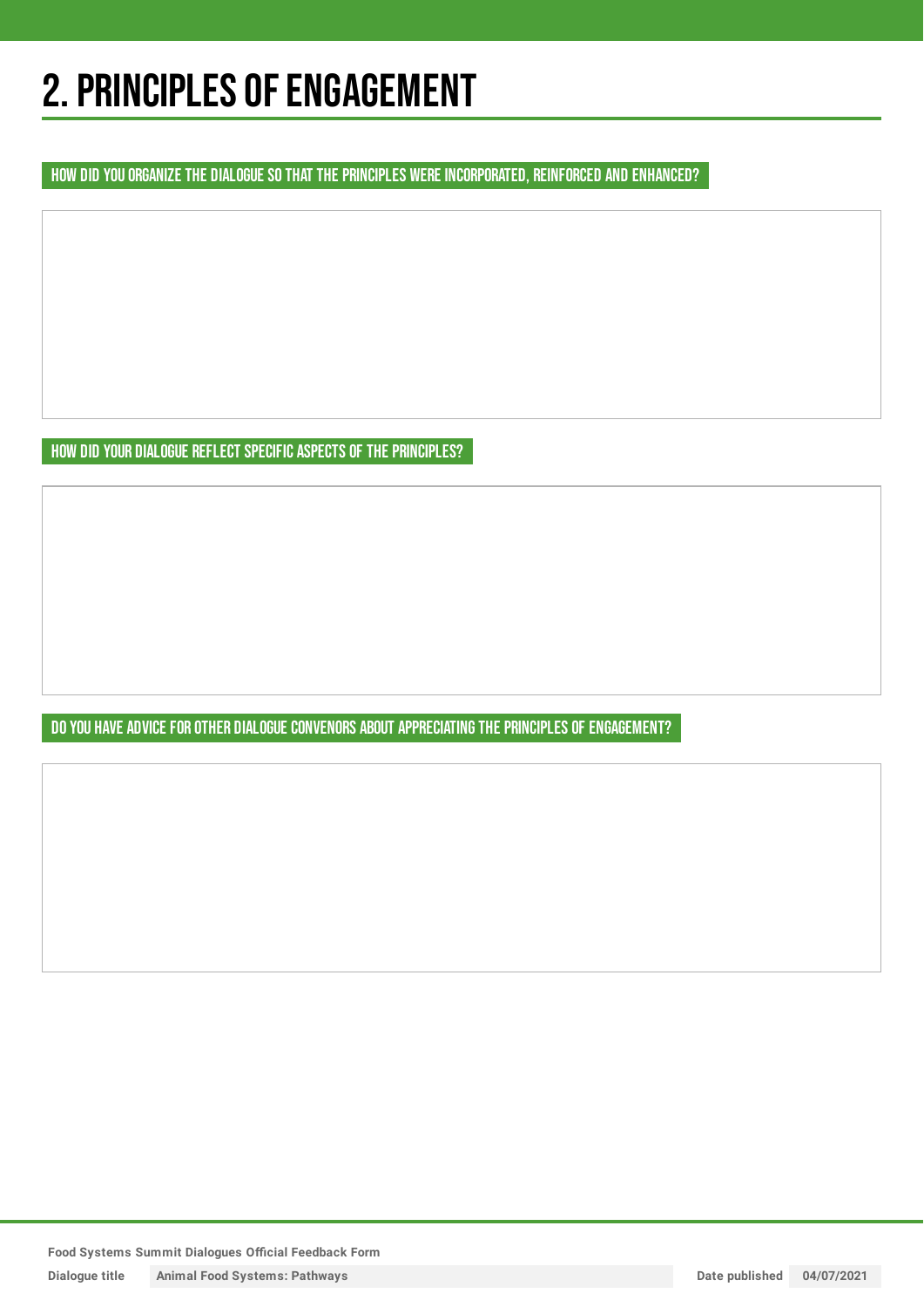# 3. METHOD

The outcomes of a Dialogue are influenced by the method that is used.

DID YOU USE THE SAME METHOD AS RECOMMENDED BY THE CONVENORS REFERENCE MANUAL?

✓ **Yes No**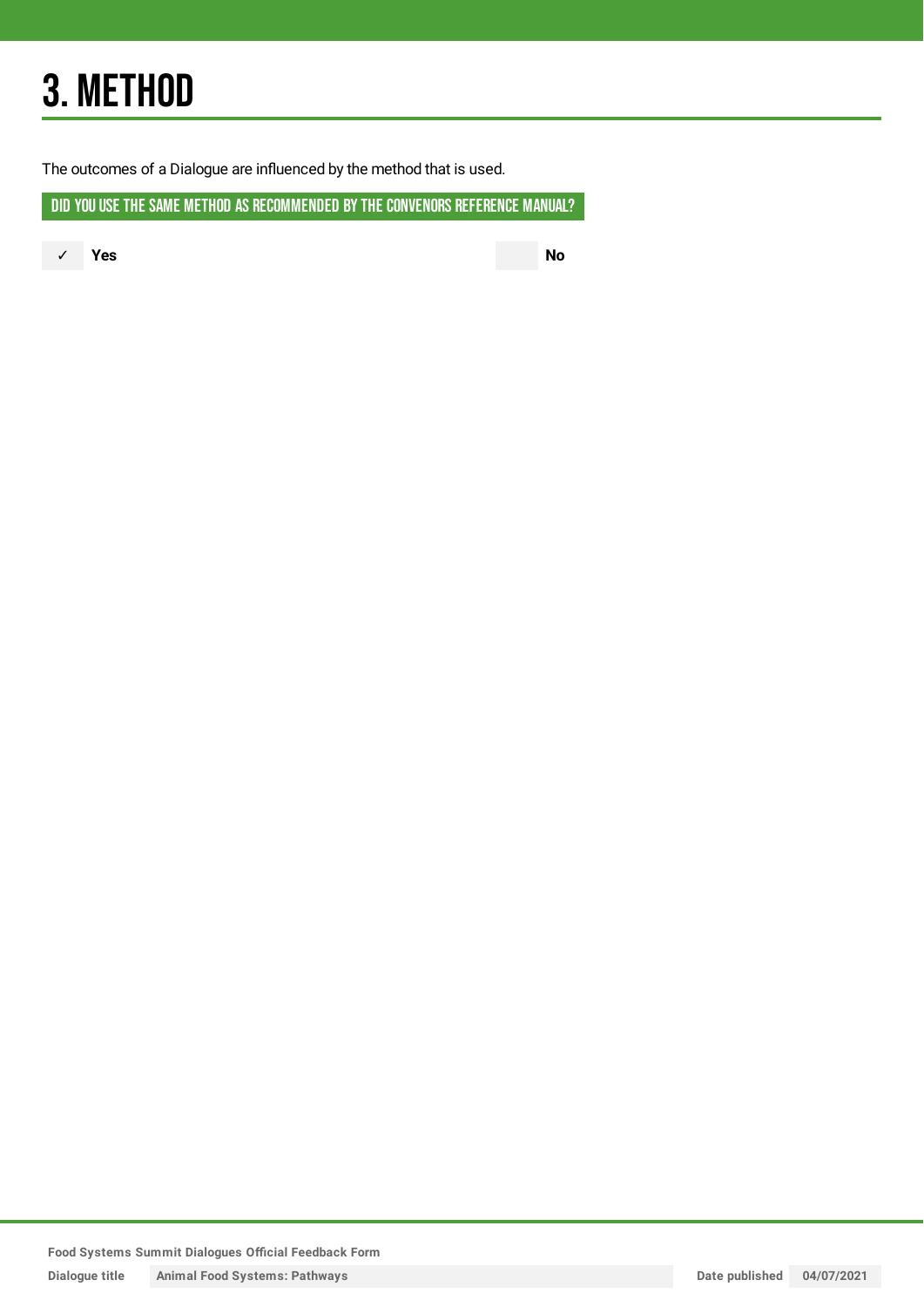# 4. DIALOGUE FOCUS & OUTCOMES

# MAJOR FOCUS

- This dialogue was dedicated to exploring ways to implement the 2030 SDGs in the Israeli food system. In particular, it addressed the following topics:
- 1. Israel's strong points in animal-based food systems and ways to leverage them in order to improve food system health in Israel and globally;
- 2. Actions that need to be taken immediately in order to reach the SDGs;
- 3. Which actors need to be brought on board in order to reach the SDGs;
- 4. Which knowledge and technological gaps exist that need to be addressed;
- 5. Where are regulatory tools needed, and which tools are necessary?

### ACTION TRACKS

# **KEYWORDS**

✓ Action Track 1: Ensure access to safe and nutritious food for all ✓ Action Track 2: Shift to sustainable consumption patterns ✓ Action Track 3: Boost nature-positive production ✓ Action Track 4: Advance equitable livelihoods ✓ Action Track 5: Build resilience to vulnerabilities, shocks and stress Finance ✓ Policy ✓ Innovation ✓ Data & Evidence Human rights **v** Governance Women & Youth Empowerment Trade-offs ✓ **Environment** and Climate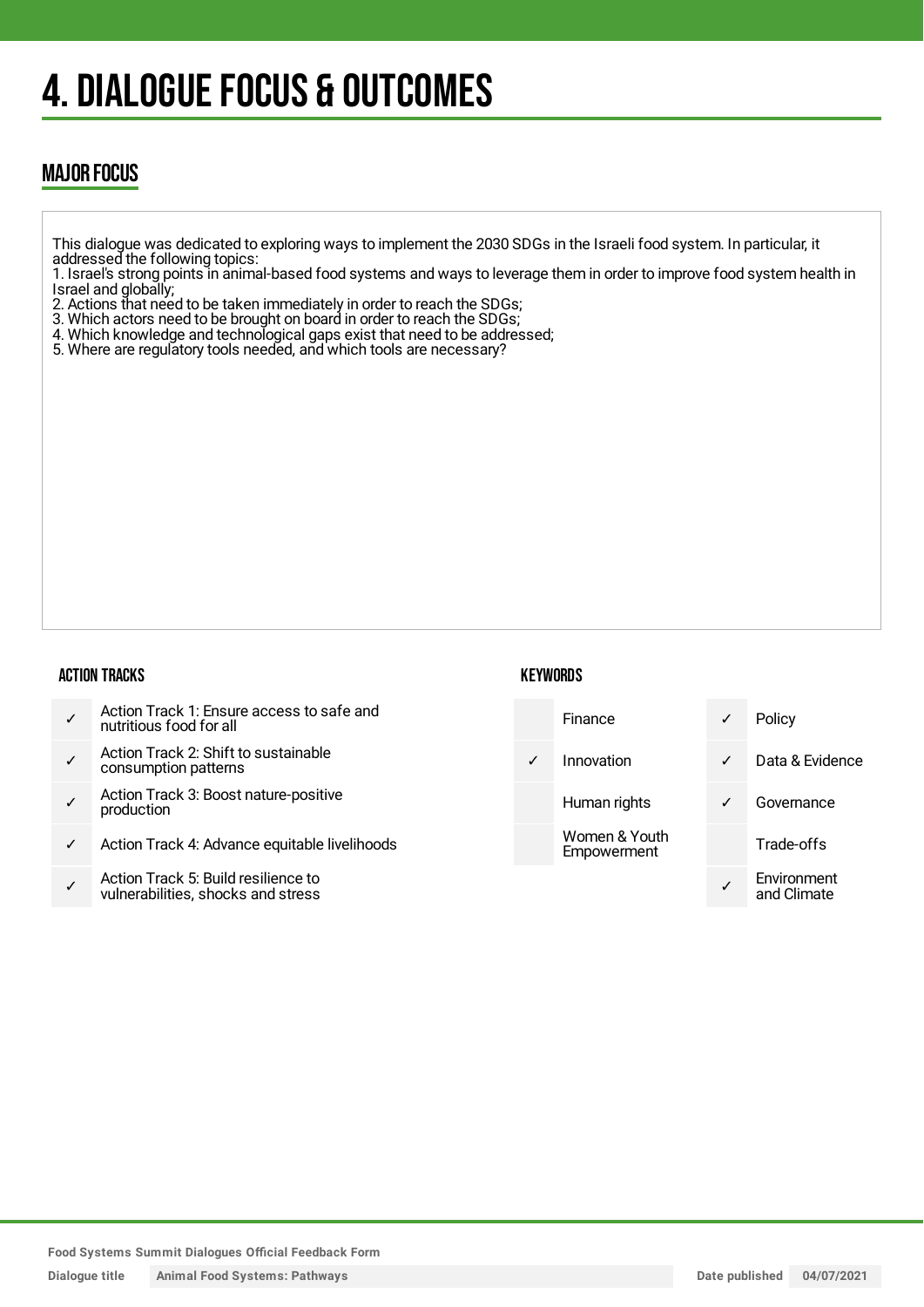# MAIN FINDINGS

Israel has many crucial strong points in the field of animal-based food systems. These can be applied internally – some branches of production have unique strong points that can be transferred and applied to the benefit of other sectors – and externally, to contribute to our neighbors and to global food systems.

A. A main strong point raised in nearly all discussion groups was Israel's technological prowess and R&D abilities, which can be leveraged to solve many of the problems raised and even to foster necessary regulation. Specifically, regarding alternative proteins, Israel is a production and development hub.

B. An additional strong point is Israel's wealth of excellent and extremely capable health care professionals.

C. Israeli agricultural producers are generally educated, which allows for meaningful dialogue and cooperation.

D. Israel is a vegan "superpower" and public awareness of animal welfare issues is high.

E. Israeli dairy production is very efficient, which means that less livestock is required and the production impact can be significantly mitigated.

F. Many advanced technological solutions implemented in Israel have produced outstanding results, especially in the fields of aquaculture and dairy production.

The actions that need to be taken immediately mostly pertain to the following topics:

1. Urgent collection of reliable information on all aspects and stages of animal-based food production (housing conditions, livestock origin, use of antimicrobials, zoonotic diseases, etc.), and transparency of this information;

2. Facilitating cooperation and information-sharing between the relevant ministries (Agriculture and Rural Development, Health, and Environmental Protection) regarding food safety, food security, sustainability, and animal welfare. These ministries must pass on their findings and professional recommendations to the Ministries of Finance and the Economy; 3. Education and health promotion – educating the public to become knowledgeable consumers in aspects of sustainability, animal welfare, food safety, and food security. Educating professionals and stakeholders on these topics as well. 4. Dismantling conflicts of interest and reducing the concentration of power in certain interest groups – for example, in the bovine intensive farming industry, most intensive farms are affiliated exclusively with two major companies, which are the major importers as well as owners of the largest slaughterhouses, creating a duopoly market structure. Another example is from the poultry industry, which has the Poultry Industry Council, a statutory body created by law which has an inherent conflict of interest in its roles. It is supposed to plan the extent of production, to monitor production, and to regulate it. However, one of its main stated goals is to increase production and consumption - leading it to expand production as much as possible at the expense of animal welfare, sustainability, and even food safety. A similar conflict of interest exists in the Israel Dairy Council

5. Stopping or significantly reducing the live imports of livestock.

6. Changing the growing conditions for laying hens and the marketing conditions of eggs. The conditions in which laying hens are raised in Israel are very inadequate, compared to other countries, and the eggs that reach the market generally are not adequate for sale due to poor sanitation, storage, and shipping conditions.

The main actors that need to be brought on board are the three Ministries (Agriculture and Rural Development, Health, and Environmental Protection) and professionals from those areas; the decision-makers in the fields of economy and finance, the producers, the industry, and the agricultural cooperatives. Besides these obvious actors, it is also crucial, in Israel's unique situation, to include the decision-makers in the fields of religious dietary restrictions and the Arab sector. The most urgent information gaps are detailed under article 1 above. Evidence-based information gaps that require further research exist mainly regarding animal welfare and sustainability. There is a specific need for such information regarding the environmental footprint of animal-based food production and how it compares to alternatives, and on food waste and its solutions.

Israel is a start-up nation with great technological developments and innovations. Hence, the main technological gap is the lack of information-sharing databases and other IT issues.

Regulatory deficits were raised in all discussion groups. In some sectors, the necessary regulation does not exist, in others it is not implemented, and in others the regulation that exists is detrimental to the goals set.

#### ACTION TRACKS

- ✓ Action Track 1: Ensure access to safe and nutritious food for all
- ✓ Action Track 2: Shift to sustainable consumption patterns
- ✓ Action Track 3: Boost nature-positive production

Action Track 4: Advance equitable livelihoods

Action Track 5: Build resilience to vulnerabilities, shocks and stress

### **KEYWORDS**

Finance **√** Policy

Women & Youth Empowerment

- ✓ Innovation ✓ Data & Evidence
- Human rights **v** Governance

Trade-offs

✓ **Environment** and Climate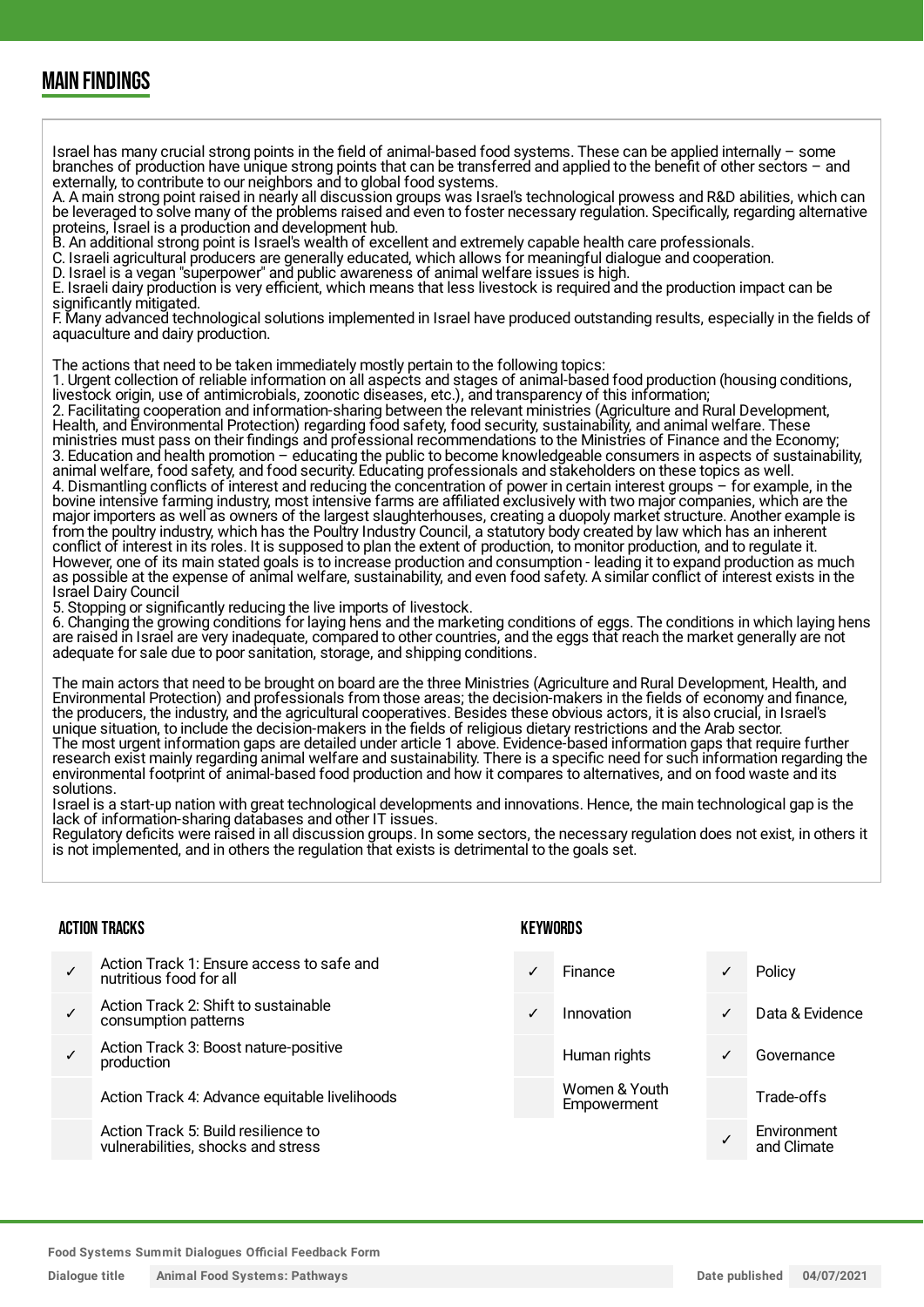1. General findings:

If it is necessary to develop and implement the relevant regulations.

 Cooperation between ministries and between stakeholders from industry, academia, and the government must be encouraged and fosters.

 Research and development must be encouraged and supported financially. This is in order to accumulate relevant information on the different sectors, especially on their hazards and sustainability.

 It is necessary to receive and document relevant information regarding livestock diseases from the farm level and antimicrobial use, and to create relevant centralized databases.

 Circular economy – It is important to responsibly reuse resources (such as cattle manure) while maintaining biosecurity. Labeling products with relevant information regarding animal welfare, sustainability, origin, and production methods. Animal welfare must be improved through regulation, supervision, incentivization and transparency (by including such

information on labels as listed above). It was also widely raised (although not unanimously agreed) that the responsibility for animal welfare should be transferred to the Ministry of Environmental Protection.

If it is important to implement education and training, for the public and for the relevant professionals and farmers, regarding healthy consumption, sustainability, antimicrobial use, and more.

2. Zoonotic Diseases

There is a need to establish an advisory committee and an inter-ministerial coordination factor.

 Need to set threshold values for all factors in order to make operational decisions. Recommendation for the establishment of a uniform and nationwide monitoring program for all parties dealing with the issue of supervision. (Health, Agriculture,

Environmental Protection, Nature and Parks Authority and Laboratories in the public health)

 There is a need to update reporting diseases (especially parasites and eukaryotes) Building a uniform and orderly training program for investigators.

Adding uniform legislation to all morbidity factors. (Sampling and threshold values)

 $\Box$  Recruiting opinion leaders to promote the importance of making information accessible to citizens.

3. Antimicrobials (AM)

Il t is necessary to create large databases, accessible to all with standardized information (an agreed upon list of AM resistant microbes and standard directives for treating the different types of livestock and animals). It may also be useful to create a computer application to document the use of medicine at the farm level and integrate the information to a central database.

If is crucial to raise public awareness to educated use of AM and to influence the market, using campaigns and advertisements. The influence of the Covid-19 campaigns and advertisements can provide an example. In addition, awareness should be raised among producers, caretakers, physicians, instructors, etc.

A uniform standard for raising livestock without AM for the consumer should be implemented.

 Biosecurity should be fostered in order to prevent preventative AM use – for example, by cultivating mixed breeds. It is crucial to develop a list of critical AM to be used only on humans, and to institute regulations that make reporting and documenting their use mandatory.

 The use of AM for treating livestock and AM should be minimized. It should be noted that the environmental impact resolves itself, however, there have been cases in which AM resistant microbes have remained in the environment despite the discontinuation of use.

 Measures to monitor and enforce educated AM use should be implemented at the farm level and at the veterinary level, with appropriate regulations.

DParties that need to be brought on board – political figures, the public, physicians, veterinarians, One Health environmental professionals, the kashrut branch of the Chief Rabbinate, the Ministry of the Economy, and the veterinary services.

### ACTION TRACKS

- ✓ Action Track 1: Ensure access to safe and nutritious food for all
- ✓ Action Track 2: Shift to sustainable consumption patterns
- ✓ Action Track 3: Boost nature-positive production
- Action Track 4: Advance equitable livelihoods

Action Track 5: Build resilience to vulnerabilities, shocks and stress

### **KEYWORDS**

Finance **√** Policy ✓ Innovation ✓ Data & Evidence Human rights **v** Governance Women & Youth Empowerment Trade-offs ✓ **Environment** and Climate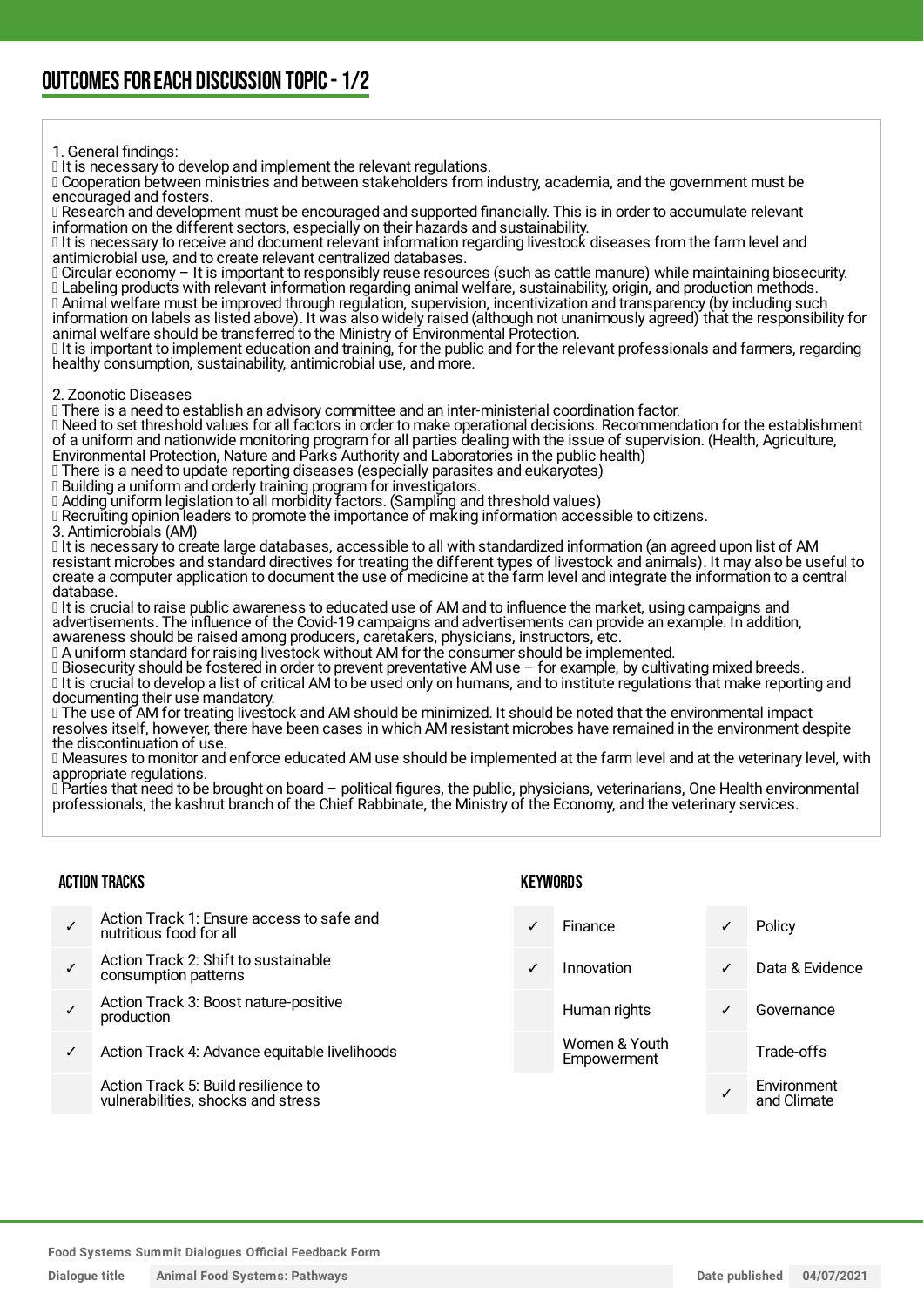4. Livestock

 Optimizing the local production – elevating the weaning rate of calves from 60 to 70-75 percent in current pasture land, through better veterinary coverage; reestablishing institutional laboratories for diagnosing diseases; improved distribution of vaccinations and cooperation with international veterinary services.  $\Box$  Planning and zoning – limiting the scope of cattle in intensive farming, based on space and distance requirements from residential areas. Shifting the major use of cattle farms for local production. Supporting alternatives - improving vegetarian options in institutional kitchens, workplaces etc.; adopting one or two meatless days a week (before and after the weekend); educating the public on healthy nutrition, advantages of legumes, improving accessibility and nudges; support R&D for alternative protein. advertising and packaging – apply similar measures as tobacco, such as limiting advertising aimed at minors; plain packaging. Daycare menus- amending regulation to reduce red meat consumption. I Food loss prevention by charging only production costs towards the end of the day. Economic measures – it was suggested to apply environmental regulation on the cattle industry as any other industry, including polluter pays principle; carbon tax; redistribution of subsidies to sustainable practices and plant protein; VAT exemption on legumes; creating a "healthy food basket" (change in price-controlled products). Importation of kosher meat - eliminating the mandatory requirement for strictly kosher meat importation should reduce prices (thus could also balance other methods) and improve sustainability. To the least it should be accommodated to the part of the population that consumes kosher meat. Illegal slaughter- establishing small/community slaughter facilities in the Arab society to mitigate risks and challenges. Amending regulation that harms small producers and generates inequalities. 5. Alternative proteins It is important to provide the regulators with the necessary tools to "catch up" with technological advances. 6. Poultry and eggs Cages should be prohibited for fattened poultry and pullets. Forced molting should be ceased. The food industry should be encouraged to switch from broilers to less-intensively reared birds. 7. Dairy The sector should be made more inclusive by bringing in farmers from the Arab sector. 8. Aquaculture Offshore fish farming is a main growth potential promise for local and sustainable production of healthy food. Limiting factors of service ports and improved insurance conditions should be provided by the governments, as well as profound investment support. RAS projects must be of large production scales of several thousand tons per year to ensure economic efficiency. Increasing production capacity as a path for improving the sector's capability to cope with high level environmental regulation should be considered upon the local environmental carrying capacity. This parameter as well – must be based on quantitative methods, models, and most of all – balanced approach considering all stakeholders.  $\Box$  Balancing public health, environmental and social requirements in countries exchanging products is important for fair competition and for improving global food production sustainability. 9. Animal welfare **The planned reform in the egg industry must be stopped.** ACTION TRACKS KEYWORDS

✓ Action Track 1: Ensure access to safe and nutritious food for all ✓ Action Track 2: Shift to sustainable consumption patterns ✓ Action Track 3: Boost nature-positive production ✓ Action Track 4: Advance equitable livelihoods Action Track 5: Build resilience to vulnerabilities, shocks and stress Finance **v** Policy ✓ Innovation ✓ Data & Evidence Human rights **∠** Governance Women & Youth Empowerment Trade-offs ✓ **Environment** and Climate